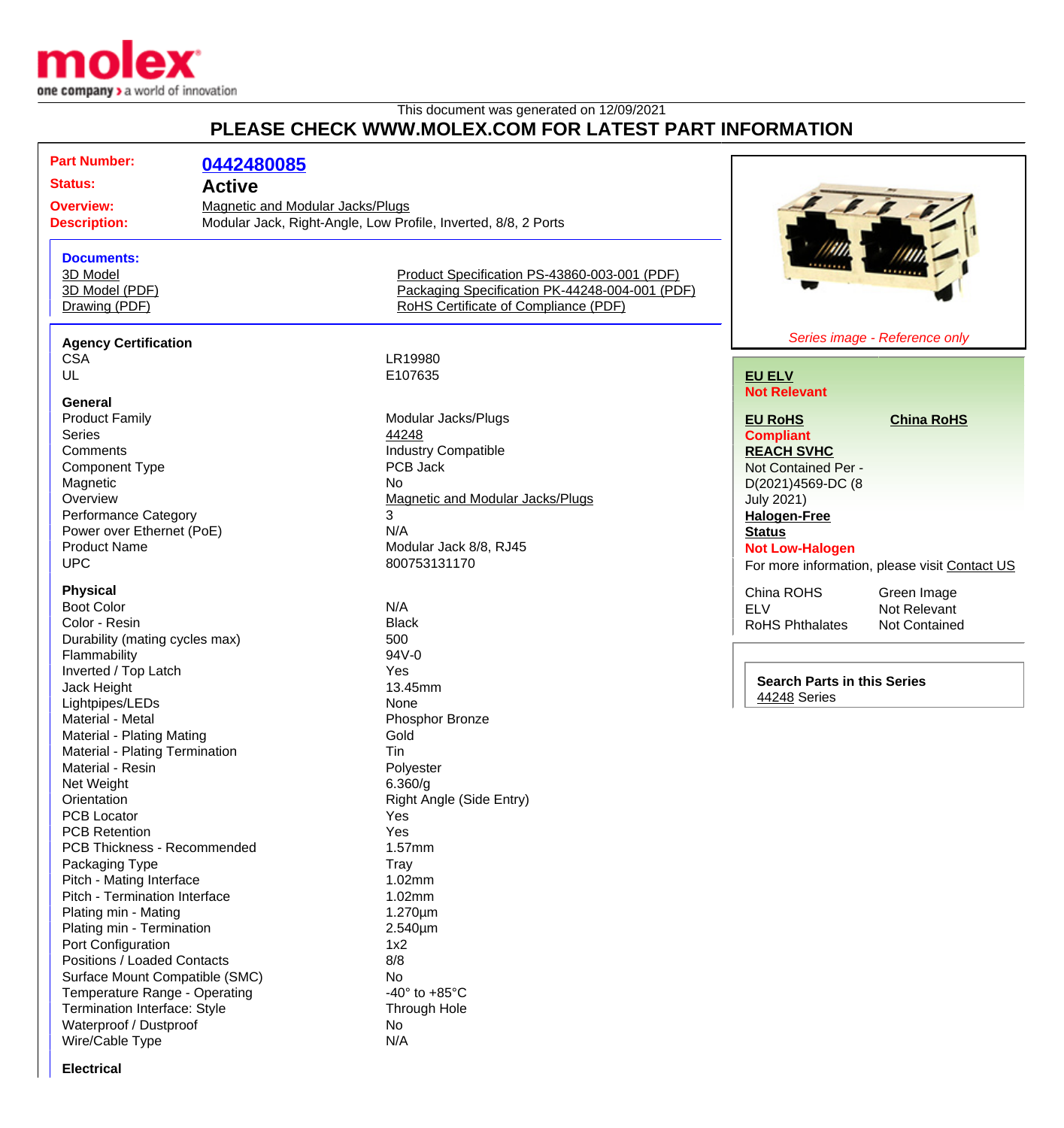| Current - Maximum per Contact<br>Grounding to PCB<br>Shielded<br>Voltage - Maximum | 1.5A<br>Yes<br>Yes<br>150V AC (RMS) |  |  |  |
|------------------------------------------------------------------------------------|-------------------------------------|--|--|--|
| <b>Solder Process Data</b>                                                         |                                     |  |  |  |
| Duration at Max. Process Temperature (seconds)                                     | 005                                 |  |  |  |
| Lead-freeProcess Capability                                                        | WAVE                                |  |  |  |
| Max. Cycles at Max. Process Temperature                                            | 001                                 |  |  |  |
| Process Temperature max. C                                                         | 260                                 |  |  |  |
| <b>Material Info</b>                                                               |                                     |  |  |  |
| <b>Reference - Drawing Numbers</b>                                                 |                                     |  |  |  |
| Packaging Specification                                                            | PK-44248-004-001                    |  |  |  |
| <b>Product Specification</b>                                                       | PS-43860-003-001                    |  |  |  |
| Sales Drawing                                                                      | SD-44248-001-001                    |  |  |  |

## This document was generated on 12/09/2021 **PLEASE CHECK WWW.MOLEX.COM FOR LATEST PART INFORMATION**